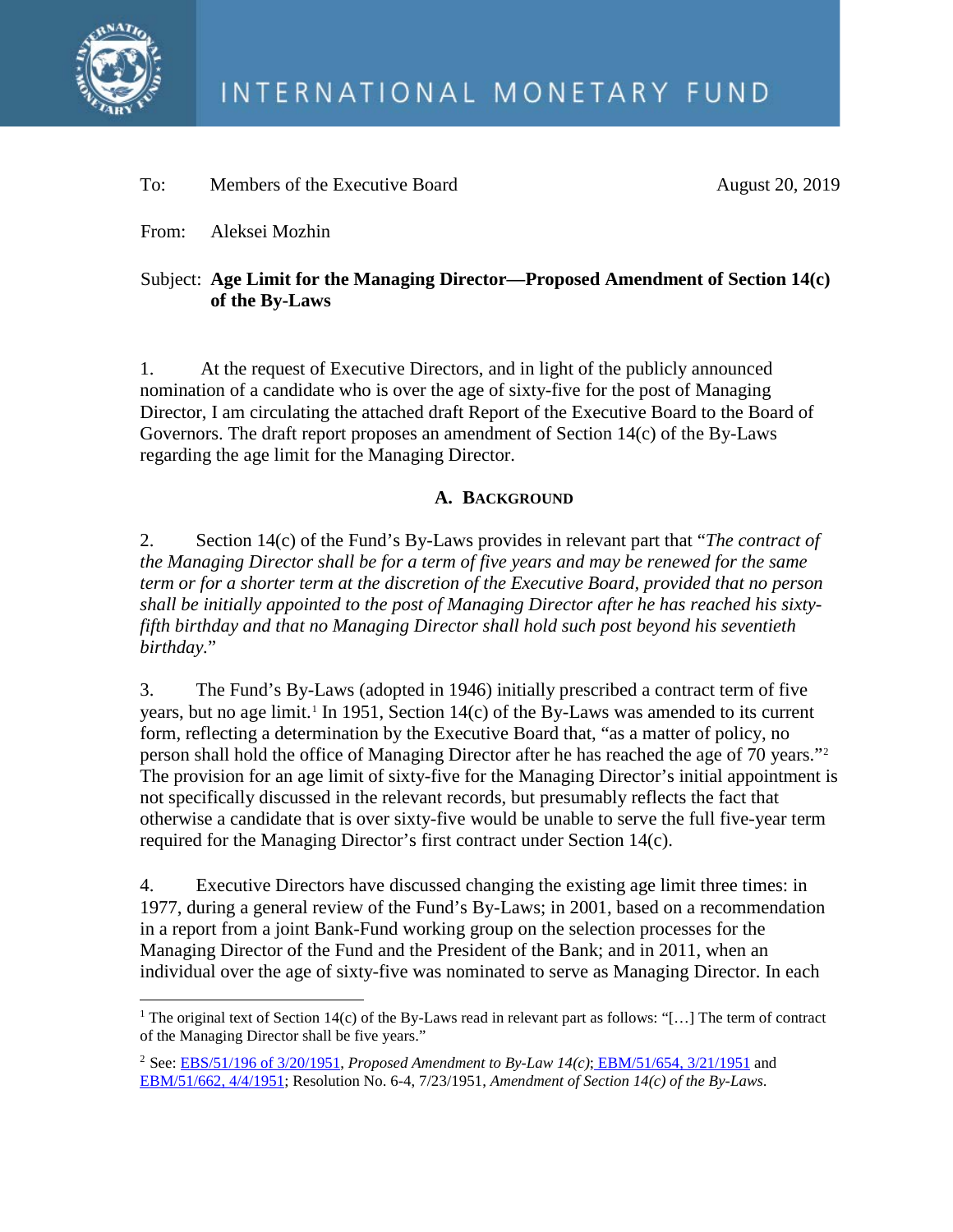case, the agreement was to leave the age limit unchanged. The 1977 discussion concluded by noting that if the age limit "were to be inconsistent with the appointment of a particular individual to the post, the rule could be changed by the Board of Governors with a majority vote."[3](#page-1-0) In the 2001 discussion, Executive Directors expressed differing views on whether or not to remove the Fund's age limit in light of the fact that the Bank has no such limit; ultimately the Executive Board endorsed the 2001 report as "guidance for future selection processes" but did not adopt the specific recommendations in the report.[4](#page-1-1)

### **B. SPECIFIC CONSIDERATIONS**

## *No age limit for the Fund's Executive Directors:*

5. The Fund's legal framework provides for no constraints on the age of Executive Directors. Staff has also found no record of such a limit being previously considered by the Board. The general rule is that any person nominated by one or more Governors shall be eligible for election as an Executive Director.

## *No age limit for the President of the World Bank:*

6. The World Bank's legal framework does not prescribe any age limit for holding the position of the President, either at the time of the initial appointment or subsequently.<sup>[5](#page-1-2)</sup> As noted above, a 2001 joint Bank-Fund working group of Executive Directors recommended eliminating the Fund's age limit, in line with the Bank, but no action was taken on that recommendation.

### *Age limit for Deputy Managing Directors (with exceptions):*

7. Deputy Managing Directors (DMDs) are members of staff, as the position was created under the authority of the Managing Director as chief of the operating staff; they are therefore subject to all staff rules, except as otherwise provided in their contracts. [6](#page-1-3) Because (i) DMDs chair Board meetings in the Managing Director's absence and (ii) the terms of employment of DMDs may differ from those generally applicable to staff, the terms of service of DMDs are also subject to the approval of the Executive Board. DMDs are generally subject to a term of five years that will normally not extend beyond the individual's sixty-fifth birthday, but exceptions have also been applied in a few cases.

<span id="page-1-0"></span><sup>&</sup>lt;sup>3</sup> See [EBM/77/73,](https://archivescatalog.imf.org/Details/ArchiveExecutive/125028291) 5/16/1977 pp. 4-5.

<span id="page-1-1"></span><sup>4</sup> [BUFF/01/64, 4/26/2001.](https://archivescatalog.imf.org/Details/ArchiveExecutive/125152543)

<span id="page-1-2"></span> $5$  Section 13(c) of the IBRD's By-Laws.

<span id="page-1-3"></span><sup>6</sup> The age limit in the By-Laws applies solely to the Managing Director.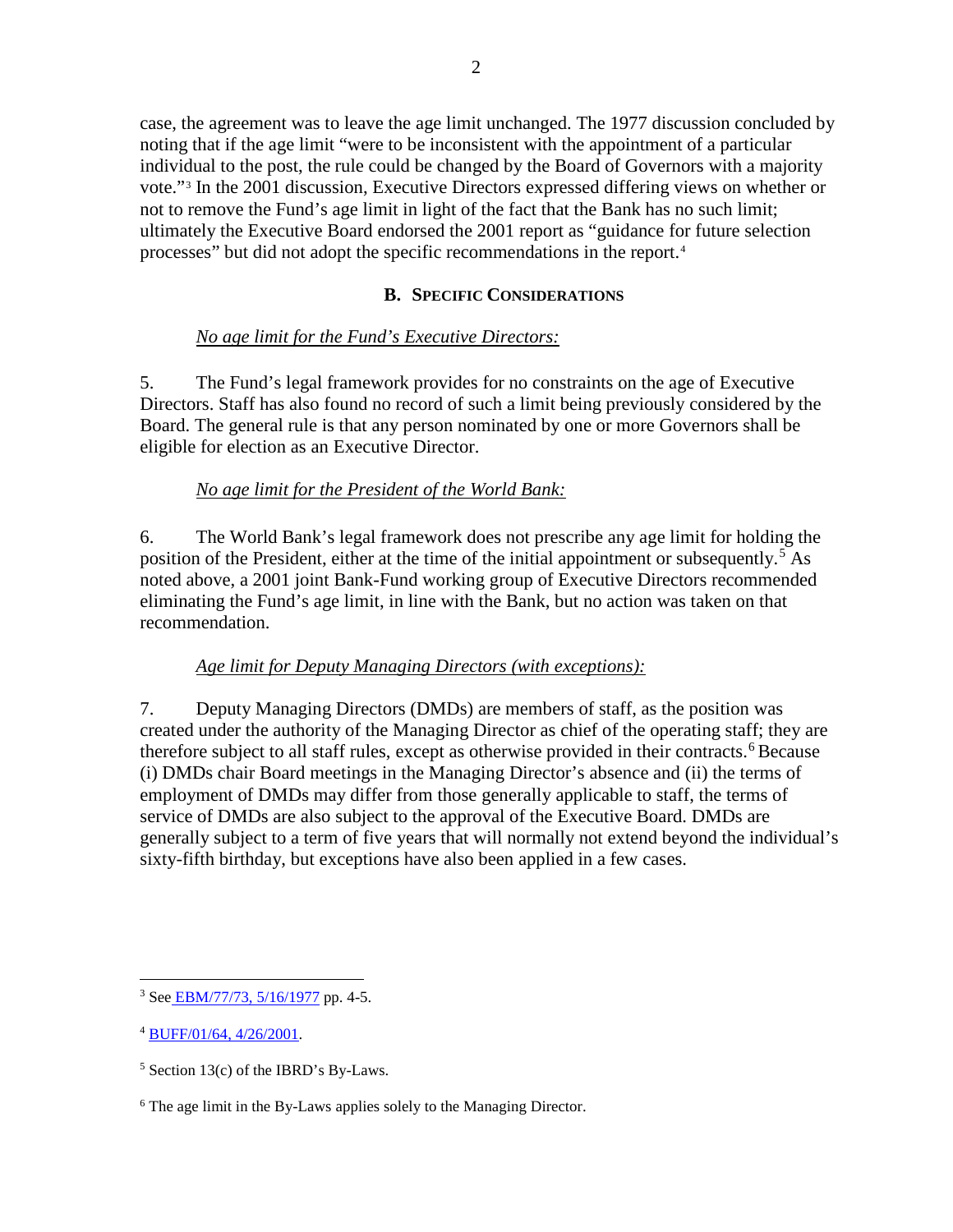# *Limit on staff employment beyond age sixty-five:*

8. Under the Fund's internal rules, the age limit for appointment of staff is set at sixtyfive. The tenure of already-serving staff that reach the mandatory retirement age can be extended in exceptional circumstances by the Managing Director for a period of no more than two years beyond the sixty-fifth birthday.

# **C. PROPOSED AMENDMENT**

9. To permit a person to be appointed to the position of Managing Director after reaching the age of sixty-five, it would be necessary to amend the clause in Section 14(c) of the By-Laws that establishes the age limit. One option would be to maintain an age limit but increase the specific ceilings (currently sixty-five and seventy) for initial appointment and for holding the post after appointment, respectively.

10. Alternatively, the By-Laws could be amended to eliminate the age limit entirely. This would revert the By-Laws to their original form in this respect and would be consistent with the lack of an age limit for Executive Directors. By not specifying a new age limit, this approach would also provide for more flexibility in selecting candidates for the post of Managing Director in the future.

11. I would propose that this latter approach be followed, in which case the revised Section 14(c) of the Fund's By-Laws would read as follows:

"The salary of the Managing Director shall be determined by the Board of Governors and shall be included in his contract. The Fund shall also pay any reasonable expenses incurred by the Managing Director in the interest of the Fund (including travel and transportation expenses for himself, and expenses for his family, and his personal effects in moving once to the seat of the Fund during or immediately before his term of office and in moving once from the seat during or within a reasonable period after his term of office). The contract of the Managing Director shall be for a term of five years and may be renewed for the same term or for a shorter term at the discretion of the Executive Board<del>, provided that no person shall be</del> initially appointed to the post of Managing Director after he has reached his sixty-fifth birthday and that no Managing Director shall hold such post beyond his seventieth birthday."

12. Section 11 of the By-Laws provides that "*Except as otherwise specifically provided in the Articles of Agreement, all decisions of the Board of Governors shall be made by a majority of the votes cast*." Amendments to the By-Laws are not subject to any special majority requirement under the Articles and therefore can be adopted by a majority of the votes cast. Abstentions do not count towards the total of votes cast.[7](#page-2-0)

<span id="page-2-0"></span><sup>&</sup>lt;sup>7</sup> Pursuant to Article XII, Section 2(d) and By-Law 13(e), the quorum requirement for action by the Board of Governors is a majority of the Governors having not less than two-thirds of the total voting power.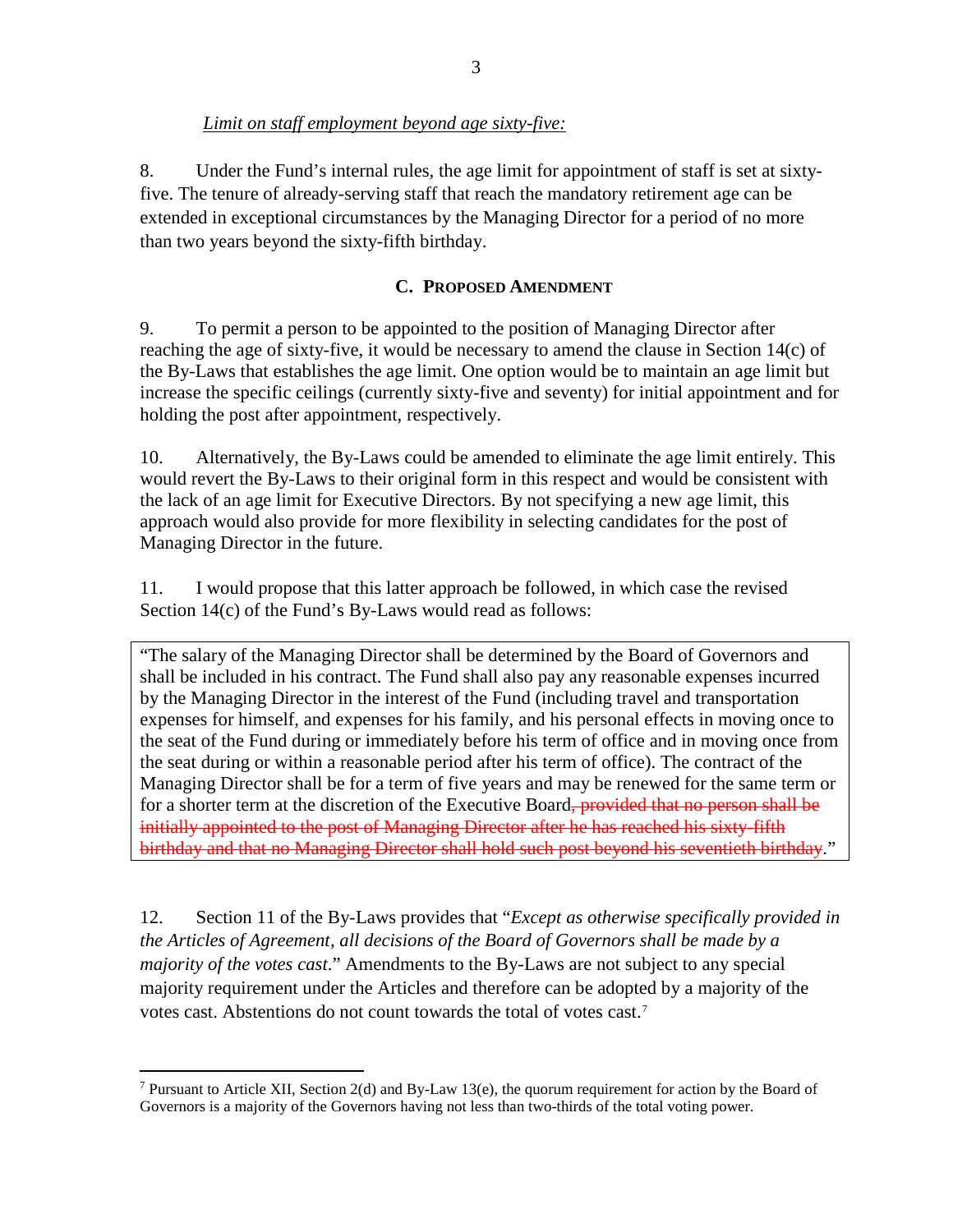#### ANNEX

#### **Age Limit for the Managing Director— Proposed Amendment of Section 14(c) of the By-Laws**

### REPORT OF THE EXECUTIVE BOARD TO THE BOARD OF GOVERNORS

1. In accordance with the Executive Board's responsibility to select a Managing Director, the Executive Board launched the selection process for the next Managing Director on July 26, 2019. The Executive Board expects to consider a candidate who is over the age of sixty-five for the post of Managing Director, in light of the publicly announced nomination of such a candidate.

2. Section 14(c) of the Fund's By-Laws provides in relevant part that, "The contract of the Managing Director shall be for a term of five years and may be renewed for the same term or for a shorter term at the discretion of the Executive Board, provided that no person shall be initially appointed to the post of Managing Director after he has reached his sixtyfifth birthday and that no Managing Director shall hold such post beyond his seventieth birthday." The age limit in this provision was added to the By-Laws in 1951.

3. To permit a person to be appointed to the position of Managing Director after reaching the age of sixty-five, it would be necessary to amend the clause in Section 14(c) of the By-Laws, cited in paragraph 2 above, that establishes the age limit. Both the limit on appointment after reaching the sixty-fifth birthday and the limit on holding the post after the seventieth birthday would need to be amended in this context, since otherwise a candidate that is over sixty-five would be unable to serve the full five-year term required for the Managing Director's first contract under Section 14(c).

4. The Executive Board considered eliminating the age limit on earlier occasions but has not previously taken a decision to propose such a change to the Board of Governors. A previous discussion concluded by noting, however, that if the age limit were to be inconsistent with the appointment of a particular individual to the post of Managing Director, the rule could be changed by the Board of Governors.

5. Amending the By-Laws to eliminate the age limit would be consistent with the lack of an age limit for Executive Directors and the World Bank's President.

6. Retaining an age limit may prevent qualified candidates over the limit from being considered for the position of Managing Director in the future based solely on their age. Not specifying a new age limit would also provide for more flexibility in selecting candidates for the post of Managing Director in the future.

7. Accordingly, the Executive Board recommends that the Board of Governors adopt the Resolution set forth in the Attachment hereto amending Section 14(c) of the By-Laws to eliminate the age limit for the post of Managing Director.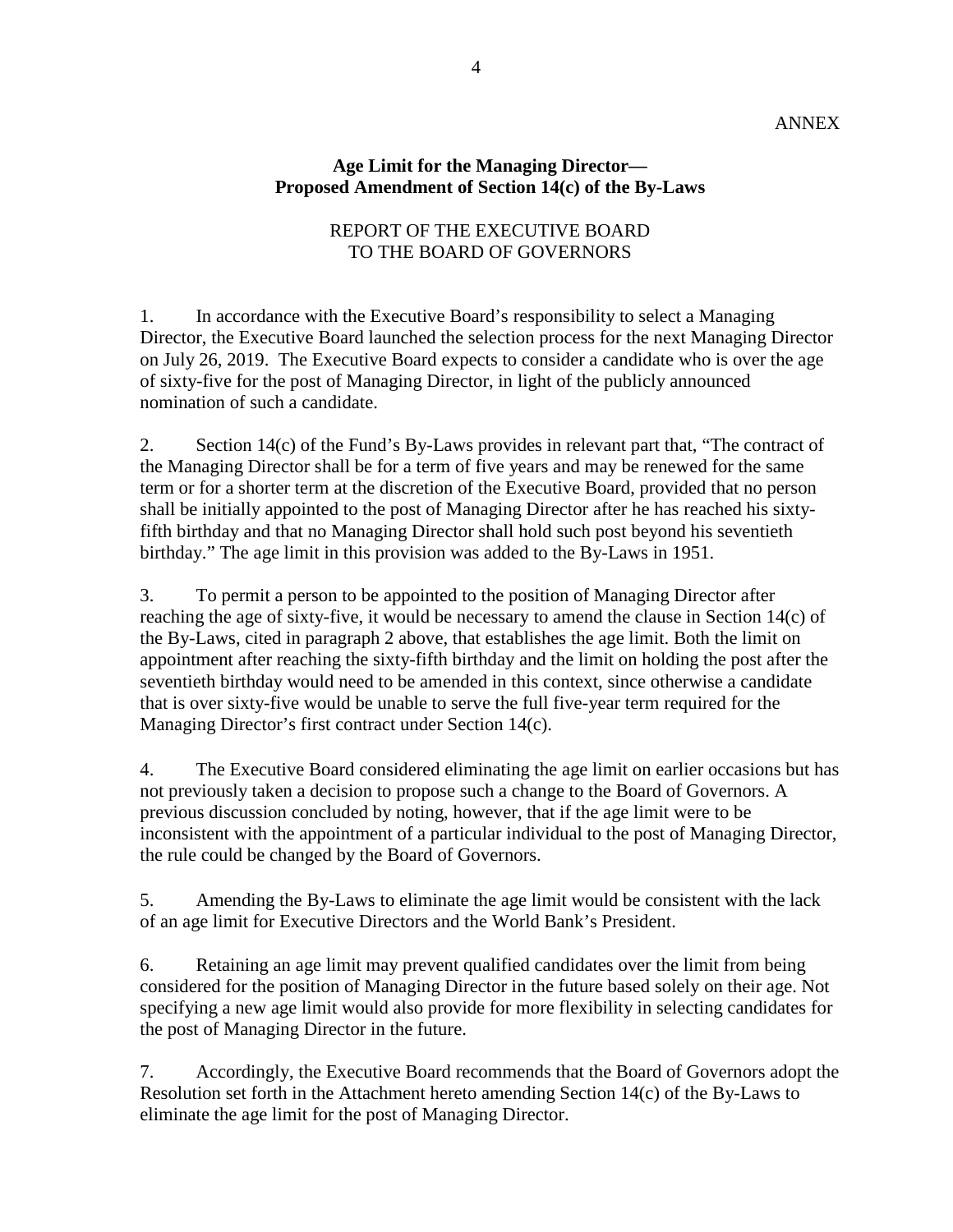Attachment

### INTERNATIONAL MONETARY FUND

### **Resolution 74-2 of the Board of Governors**

#### **AMENDMENT OF SECTION 14(c) OF THE BY-LAWS**

WHEREAS, the Executive Board has launched the selection process for the next Managing Director: and

WHEREAS, in 1951, the original By-Laws were amended to add an age limit on appointment of and service by the Managing Director; and

WHEREAS, Section 14(c) of the Fund's By-Laws currently provides in relevant part that, "The contract of the Managing Director shall be for a term of five years and may be renewed for the same term or for a shorter term at the discretion of the Executive Board, provided that no person shall be initially appointed to the post of Managing Director after he has reached his sixty-fifth birthday and that no Managing Director shall hold such post beyond his seventieth birthday"; and

WHEREAS, to permit a person to be appointed to the position of Managing Director after reaching the age of sixty-five, and to serve the full five-year initial term required by the By-Laws, it would be necessary to amend the clause in Section 14(c) of the By-Laws that establishes the age limit; and

WHEREAS, the Executive Board considered eliminating the age limit on earlier occasions, and while not taking a decision to propose such a change to the Board of Governors, concluded an earlier discussion by noting that if the age limit were to be inconsistent with the appointment of a particular individual, the rule could be changed by the Board of Governors; and

WHEREAS, amending the By-Laws to eliminate the age limit would be consistent with the lack of an age limit for Executive Directors and the World Bank's President; and

WHEREAS, retaining an age limit may prevent qualified candidates over the limit from being considered for the position of Managing Director in the future based solely on their age; and

WHEREAS, not specifying a new age limit would also provide for more flexibility in selecting candidates for the post of Managing Director in the future; and

WHEREAS, the Executive Board has requested the Board of Governors to vote on this Resolution without a meeting pursuant to Section 13 of the Fund's By-Laws: